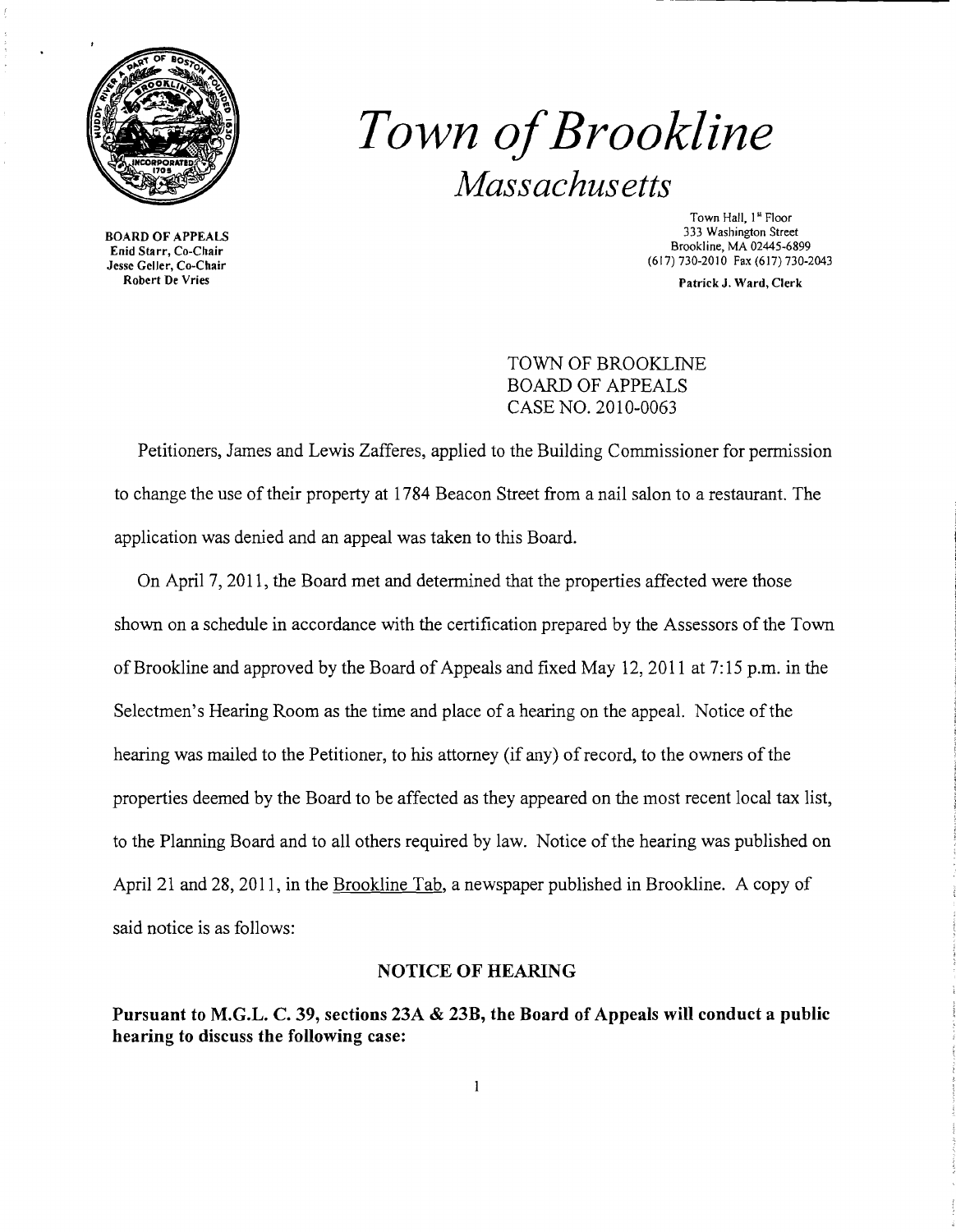Petitioner: ZAFFERES JAMES & LEWIS Owner: ZAFFERES JAMES & LEWIS Location of Premises: 1784 BEACON ST Date of Hearing: May 12, 2011 Time of Hearing: 7:15 p.m. Place of Hearing: Selectmen's Hearing Room, 6th. floor

A public hearing will be held for a variance and/or special permit from:

- 1. 4.07, Use # 30; Table of Use Regulations, variance required.
- 2. 5.09.2.a; Design Review, special permit required.
- 3. 8.02.1.a&2; Alteration or Extension, special permit required.
- 4. 8.05; Substitution, special permit required.
- 5. Modification of BOA#2958 as required.

## Ofthe Zoning By-Law to: Change of use requiring Board of Appeals Relief at 1784 BEACON ST.

Said premise located in a M-2.0 (multi-family) residence district.

*Hearings, once opened, may be continued by the Chair to a date and time certain. No further notice will be mailed to abutters or advertised in the TAB. Questions regarding whether a hearing has been continued, or the date and time ofany hearing may be directed to the Zoning Administrator at* 617-734-2134 *or check meeting calendar*  at:http://calendars.town.brookline.ma.us/MasterTownCalandar/?FormID=158.

The Town of Brookline does not discriminate on the basis of disability in admission to, access to, *or operations ofits programs, services or activities. Individuals who need auxiliary aids for effective communication in programs and services of the Town of Brookline are invited to make their needs known to the* ADA *Coordinator, Stephen Bressler, Town ofBrookline,* 11 *Pierce Street, Brookline, MA 02445. Telephone:* (617) *730-2330; TDD* (617) *730-2327.* 

## Enid Starr Jesse Geller Robert De Vries

At the time and place specified in the notice, this Board held a public hearing. Present at the

hearing was Chairman, Enid Starr and Board Members, Lisa Serafin and Mark Zuroff. Chris

Ntasios, potential new restaurant operator and owner of the Aegean restaurants of Framingham

and Watertown, presented the case before the Board. He was accompanied by the owners, James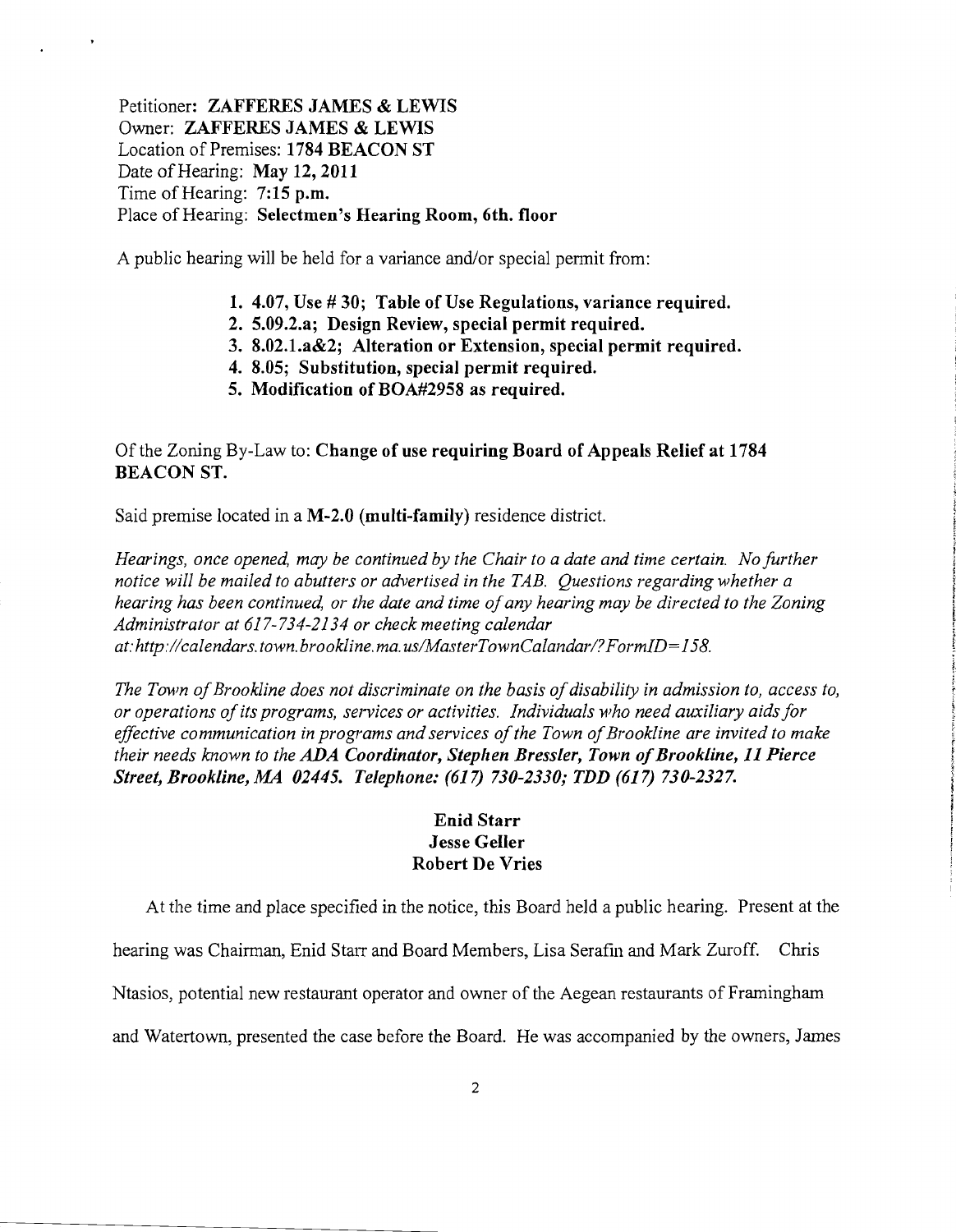and Lewis Zafferes as well as the project Architect, Lucio Trabucco of Nunes Trabucco

Architects, 315 Chestnut Street, Needham, MA 02492. Also in attendance was Alfred Muccini

ofMEA Engineering, 20 Felton Street, Waltham MA 02453 and Lawrence Copley ofL.G.

Copley Associates, 53 Barrett Street, P.O. Box 920479, Needham, MA 02492.

The Planning Board report dated 28 April 2011 provided some background history related to

the site.

- June 6, 1989, BOA case  $#2958$  The Board of Appeals granted relief to allow the applicant to substitute one non-conforming use, a hair salon, for the prior non-conforming use, a pharmacy, located at 1786 Beacon Street, which is the neighboring commercial unit on the same lot as 1784 Beacon Street.
- May 11, 1955, BOA case  $#781$  The Board of Appeals granted relief to allow the applicant to construct a rear extension to the building at 1784-1786 Beacon Street, used then for a grocery store and drug store, both non-conforming uses.
- November 4, 2010 The Planning Board met to review the proposed plans for the new restaurant. The case was continued to allow for the applicant to address concerns.
- January 20, 2011 The Planning Board met to review revised and more detailed plans for the new restaurant. The Board indicated it still had some concerns regarding possible noise impacts from HVAC units, and the case was continued to allow the applicant to consult with an acoustical engineer as well as to address the concerns of neighbors.

Mr. Ntasios said that he wishes to modify and use the storefront previously occupied by a nail

salon for a restaurant. The existing recessed storefront would be modified and brought forward so that it is flush across the front of the building. The entrance would be moved and a new curved wall detail would project from the front façade. A new metal canopy would replace the existing canopy over both storefronts. A planter 4 feet high would be installed between the two storefronts to create a more defined separation.

Mr. Ntasios said that the wood shed structure at the rear of the building would be removed and garbage barrels would be stored within a new trash room inside the building. Mr. Ntasios said that he has extensive experience in the restaurant industry and that the combination of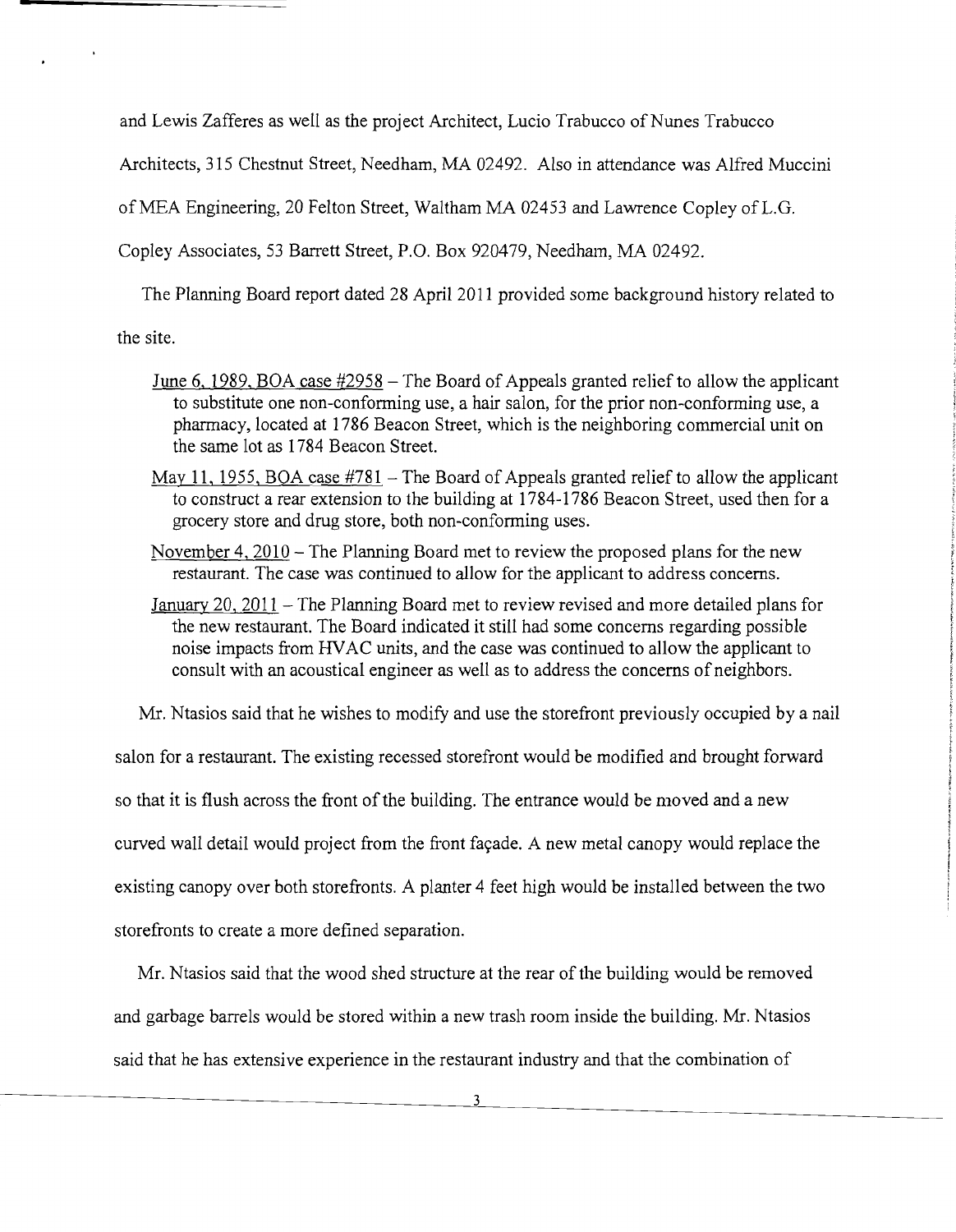storing trash inside the building as well as implementing a weekly extermination plan should keep the rodent population under control. All other needed alterations would be inside the building, both on the ground floor and in the basement, and would enable the space to be used as a restaurant. The restaurant will have 16 to 18 seats, and does not require any parking relief.

Alfred Muccini, of MEA Engineering provided plans indicating the proposed locations for the kitchen exhaust system and HVAC units. The kitchen exhaust would be vented through an existing masonry chinmey that extends along the exterior wall and above the roof of an abutting residential building. Mr. Muccini said that he expects this will avoid any possible odors or noise impacts from the kitchen's exhaust on neighboring residents. Additionally, the restaurant's air conditioning and heating unit will be located inside the building rather than on the building's roof. He said that they are proposing to replace the existing roof-top condenser with a new air cooled condenser, as well as install a new gas make-up air heater for the kitchen hood on the building's roof at the rear of the building. The other existing *AlC* units on the roof would be retained.

Mr. Copley, the acoustical engineer, indicated that the locations of the ventilation and HVAC units atop the roof should pose no problems for the neighbors. He said that the proposed equipment is state of the art and would meet the requirements of the Town of Brookline Noise By-Law.

The Chairman asked whether anyone in attendance wished to speak in support of the proposal. No one rose to speak.

Several nearby residents related concerns regarding noise and odor and pest control. In response to pest control concerns the petitioner submitted Exhibits 1 and 2 related to pest control

4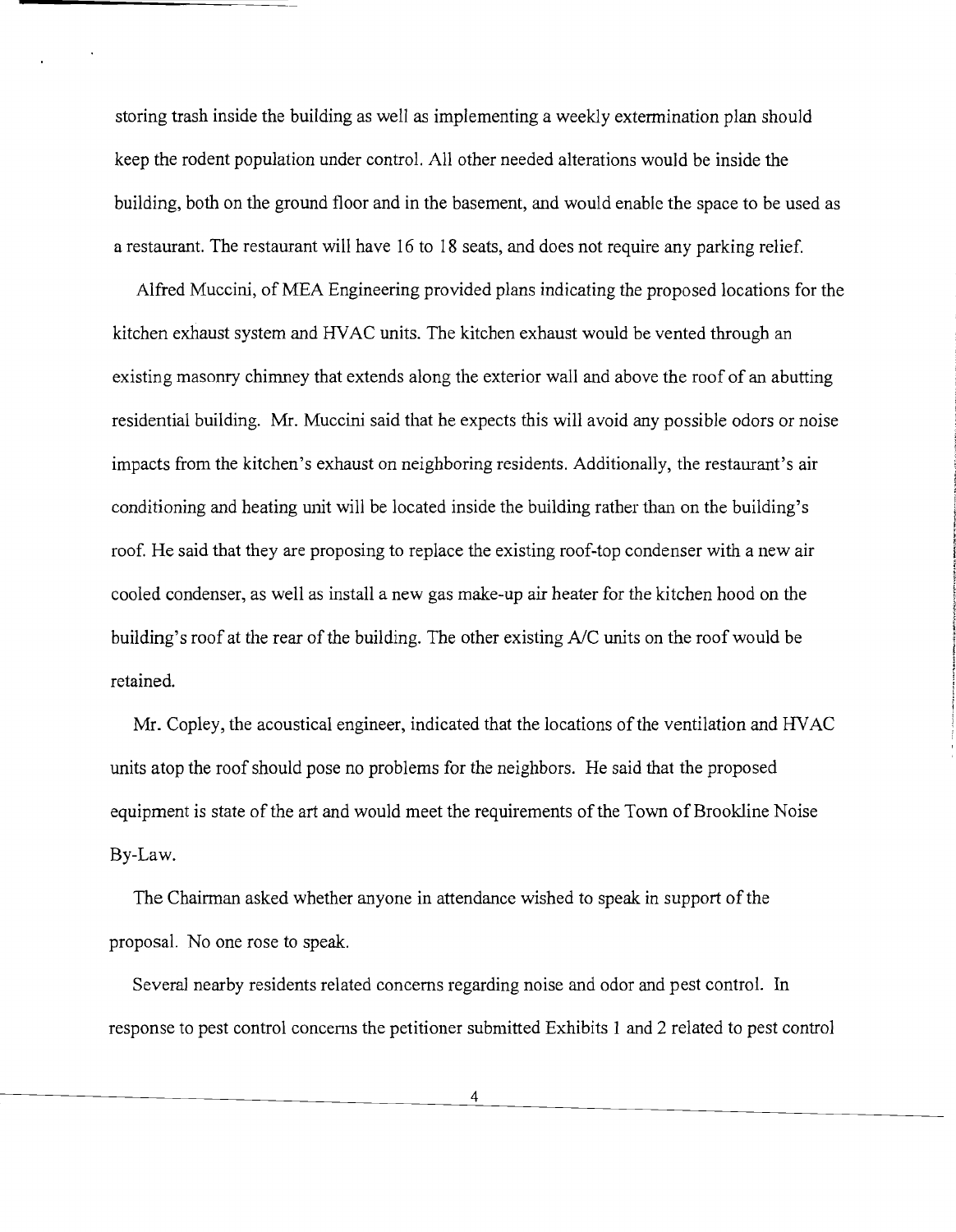in the food service business and this location in particular. Board Member Serafin asked about

removal of trash and the petitioner responded that removal will be by private vendor.

Courtney Senowiec, Planner, delivered the findings of the Planning Board.

 $\ddot{\phantom{a}}$ 

Section 4.07, Use  $#30$  – Table of Use Regulations: Eating places with less than 5,000 s.f. are not allowed in M districts.

Section  $5.09.2.a$  – Design Review: Alterations to the façades of buildings on Beacon Street require design review. A community and environmental impact and design standards statement has not yet been submitted, but the most applicable standards are as follows:

*Relation of Buildings to the Form of the Streetscape and Neighborhood: The proposed* changes to the storefront's façade are designed to improve the building's appearance and are not expected to negatively affect the streetscape. The property has a wide sidewalk, and altering the entrance and installing a planter as shown is not expected to be a detriment to the pedestrian environment.

*Circulation:* The property currently has no parking on site, but the proposed restaurant has a limited number of seats and does not require any parking relief. The applicant has indicated a willingness to restrict deliveries to the restaurant to the front of the building and by van to ensure the rear alleyway remains clear in response to concerns from the neighbors.

*Advertising Features:* The applicant will need to submit any signage for the new restaurant to the Planning Board for review and approval.

Section 8.02.1.a  $\&$  2 – Alteration or Extension: Any alteration of a nonconforming use, as well as any alteration to a nonconforming structure, shall require a special permit from the Board of Appeals. *Special permit required.* 

Section  $8.05$  – Substitution: The Board of Appeals may by special permit allow a nonconforming use to be by another use, provided that the substituted use is permitted in the same districts in which the prior nonconforming use is permitted, and provided that the new use will be less objectionable in terms of noise, traffic, or other characteristics than the prior use. *Special permit required.* 

Modification of BOA case #2958: This previous Board of Appeals case allowed for the substitution of a hair salon for a pharmacy at 1786 Beacon Street, which is at the same property. A modification to this case may be necessary to allow for another substitution at 1784 Beacon Street.

Ms. Sosnowiec reported that the Planning Board was supportive of this application to

substitute a new restaurant in the commercial space previously used by a nail salon. Although

the property is located in a residential district, the building has provided space for commercial

tenants for several decades. The petitioner has taken great care to ensure the neighboring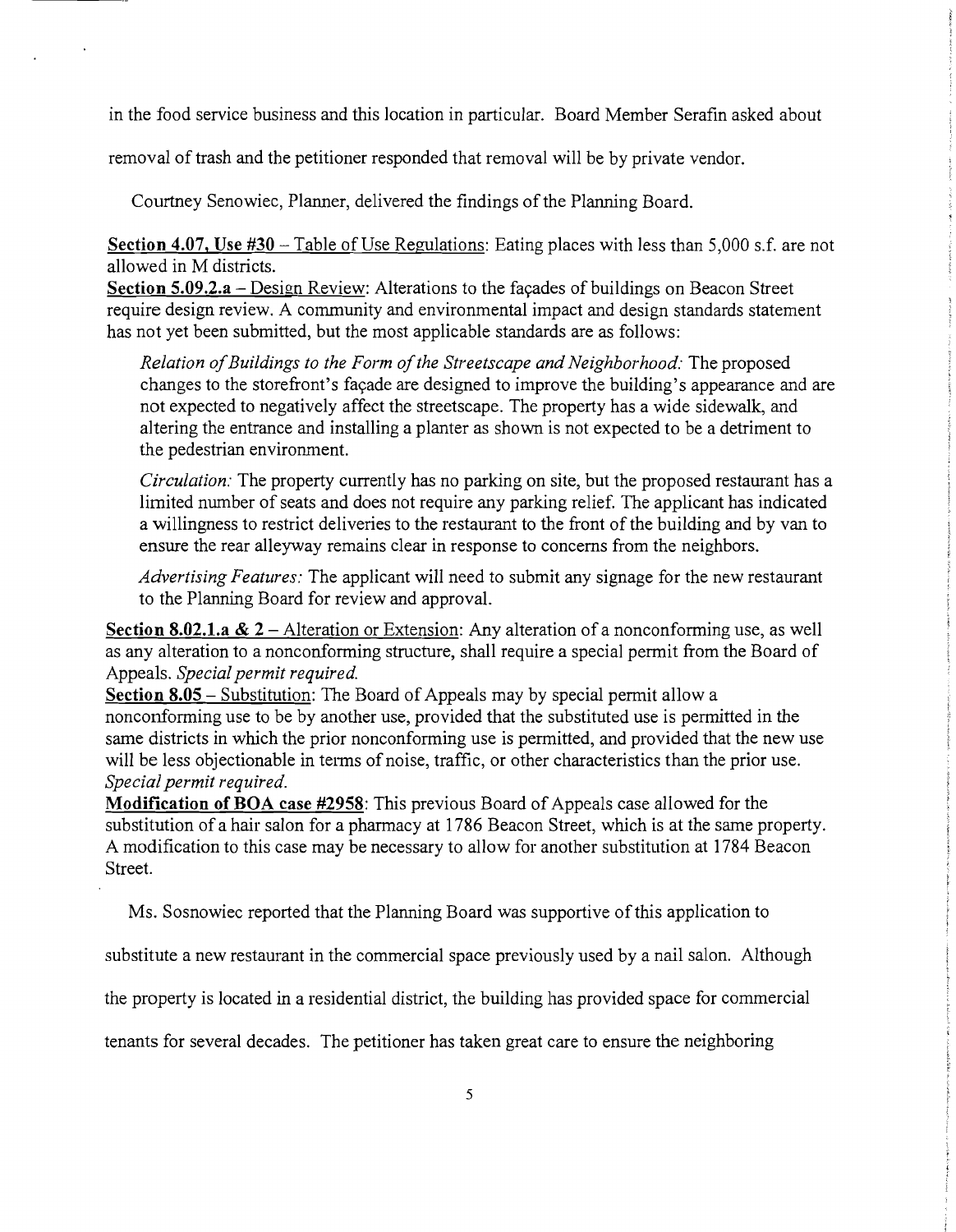residents will not be detrimentally impacted by the restaurant use by working extensively with a mechanical and acoustical engineer to locate the rooftop ventilation and HVAC equipment so the neighboring residential properties will not be subjected to food odors or mechanical noise. The petitioner has also worked with Waltham Pest Control and has presented evidence they will manage pest control with weekly and monthly exterminations on their property, so as not to exacerbate the pre-existing rodent problem that is regional to this neighborhood. The petitioner has taken care to ensure trash is appropriately stored within the building and has agreed to demolish a substandard garbage shed on the rear of the property. Finally, the applicant has agreed to have all restaurant deliveries by van and by way of the building's Beacon Street entrance to keep the rear alleyway clear. She said that the Planning Board felt the applicant had worked diligently to address the zoning concerns of their neighbors and the Planning Board to ensure the restaurant use would not be more objectionable in terms ofnoise, traffic or other detrimental impacts than the previous nail salon. Therefore, the Planning Board recommended approval of the proposal and the submitted plans by Nunes Trabucco Architects, dated 11/19/10, and the plans by Mea Engineering Associates dated 3/4/11, subject to the following conditions:

- 1. Prior to the issuance of a building permit, final building elevations and utility plans, indicating all rooftop units, shall be submitted to the Assistant Director for Regulatory Planning for review and approval.
- 2. Plans for any and all signage shall be reviewed and approved by the Planning Board prior to installation.
- 3. All refuse shall be stored securely inside the building in rodent proof containers, and the wooden structure on the rear of the building shall be removed. A weekly rodent extennination plan shall be implemented and maintained while the restaurant is in operation.

6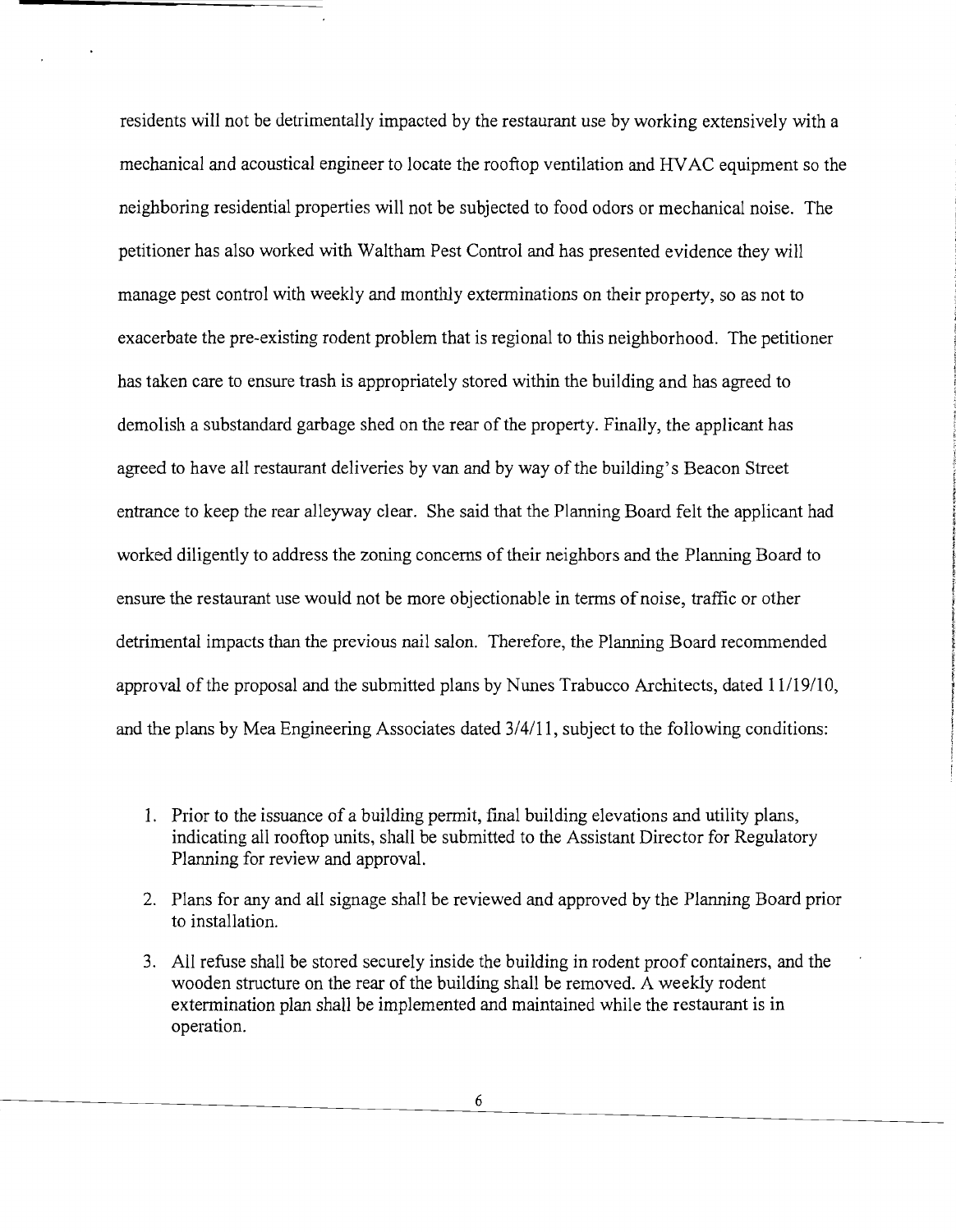- 4. The building shall be appropriately fitted with an odor control system to ensure neighboring residences are not negatively affected by food preparation odors, and installed in accordance with the plans dated 3/4/11, subject to the review and approval of the Building Commissioner. All filters shall be appropriately maintained and replaced as needed.
- 5. Prior to issuance of a certificate of occupancy, an acoustical engineer shall certify to the Building Commissioner's satisfaction that all of the building's HVAC units and other utilities comply with the Town's Noise Control Bylaw, and all such units shall be kept in good working condition as installed.
- 6. Deliveries for the restaurant shall only take place by vans, small trucks or small vehicles, and only be made through the building's Beacon Street entrance.
- 7. Prior to the issuance of a building permit, the applicant shall submit to the Building Commissioner to ensure conformance with the Board of Appeals decision: 1) a final site plan, stamped and signed by a registered land surveyor or engineer; 2) final floor plans and elevations, stamped and signed by a registered architect; and 3) evidence the Board ofAppeals decision has been recorded at the Registry of Deeds.

The Chairman then called upon Michael Shepard, Building Commissioner, for the report from the Building Department. Mr. Shepard stated that the Building Department was supportive of the proposed change in use for the property. Although non-conforming, the substitution section of the Zoning By-Law provides for such changes. He noted that the petitioner had worked very hard to address significant neighborhood concern regarding noise, odor, pests and traffic and snow removal. Mr. Shepard said he was in attendance at two Planning Board hearings and the small amount of neighbor input during Board ofAppeals hearing is, in his opinion, testimony to the hard work and resolve ofthe petitioner.

Board Member Zuroff inquired about the possibility of outside seating, and the petitioner responded that there were no plans to provide outside seating at this time. Mr. Zuroff inquired whether the old pharmacy at this location had a fountain and the owner responded that it did. The Chairman inquired about food preparation and Mr. Ntasios responded that most of the food preparation would take place at one of his other restaurants and be delivered to the site.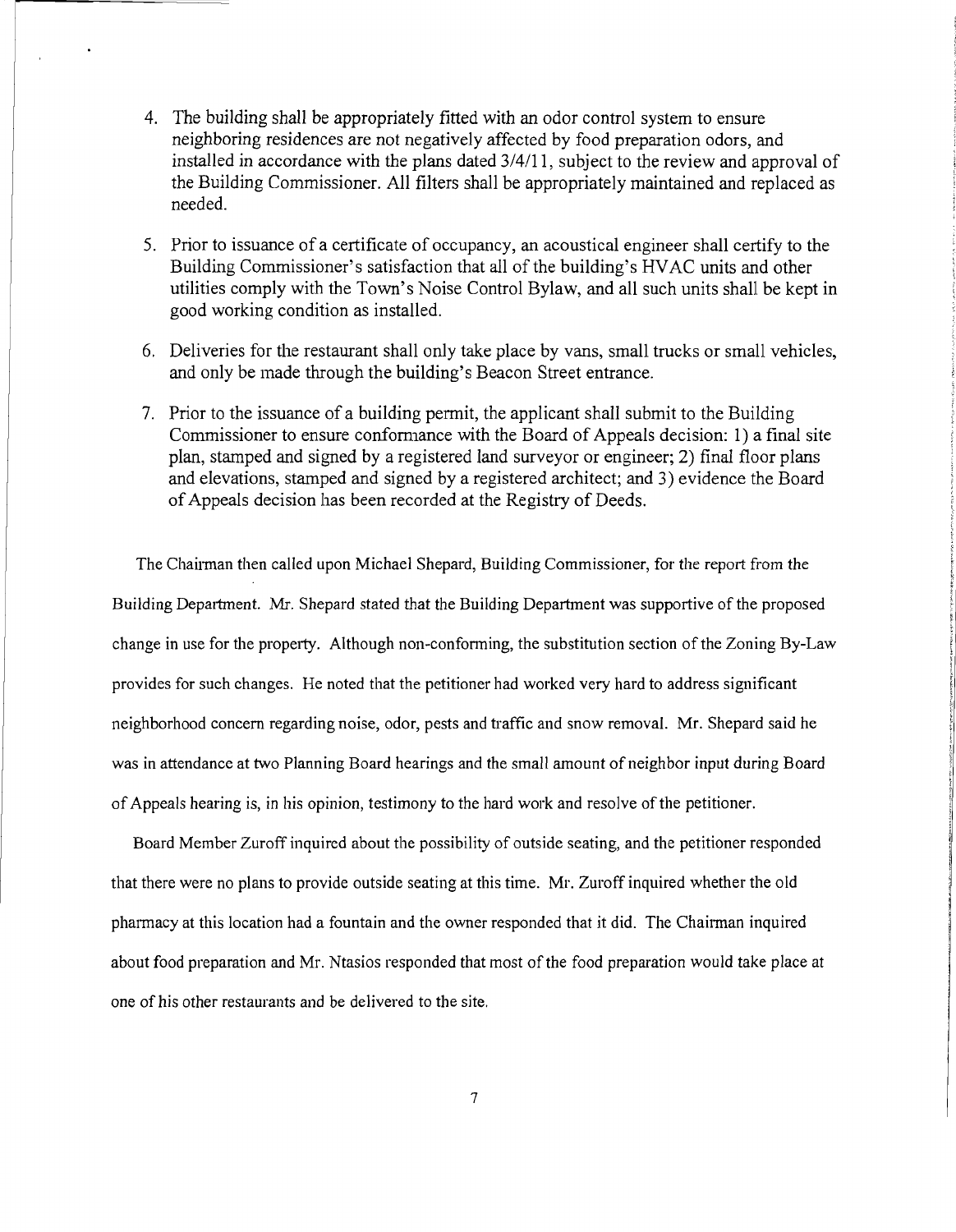The Board, having deliberated on this matter and having considered the foregoing testimony, concludes that it is desirable to grant Special Permits and that the petitioner has satisfied the requirements necessary for relief under Section 5.09, 8.02.1.a  $\&2$ , and 8.05 and modified Board of Appeals Case #2958 accordingly. The Board also made the following specific findings pursuant to Section 9.05 of the Zoning By-Law:

- a. The specific site is an appropriate location for such a use, structure, or condition.
- b. The use as developed will not adversely affect the neighborhood.
- c. There will be no nuisance or serious hazard to vehicles or pedestrians.
- d. Adequate and appropriate facilities will be provided for the proper operation of the proposed use.

Accordingly, the Board voted unanimously to grant the requested relief subject to the

following conditions:

- 1. Prior to the issuance of a building permit, final building elevations and utility plans, indicating all rooftop units, shall be submitted to the Assistant Director for Regulatory Planning for review and approval.
- 2. Plans for any and all signage shall be reviewed and approved by the Planning Board prior to installation.
- 3. All refuse shall be stored securely inside the building in rodent proof containers, and the wooden structure on the rear of the building shall be removed. A weekly rodent extermination plan shall be implemented and maintained while the restaurant is in operation.
- 4. The building shall be appropriately fitted with an odor control system to ensure neighboring residences are not negatively affected by food preparation odors, and installed in accordance with the plans dated 3/4/11, subject to the review and approval of the Building Commissioner. All filters shall be appropriately maintained and replaced as needed.
- 5. Prior to issuance of a certificate of occupancy, an acoustical engineer shall certify to the Building Commissioner's satisfaction that all of the building's HVAC units and